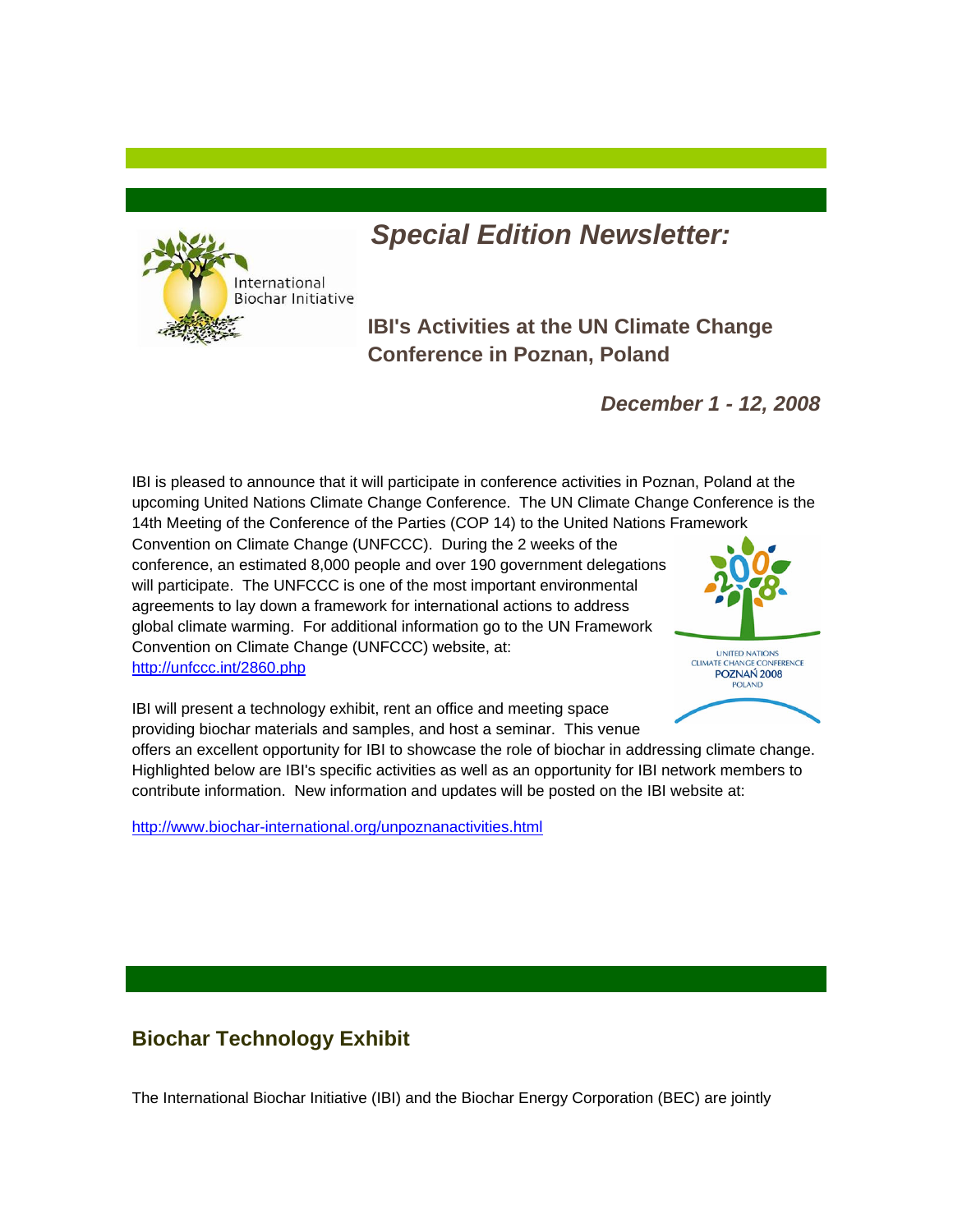presenting a Biochar Exhibit at the Poznan Exhibition "**Technologies for Climate Protection**". The exhibition site will be on the grounds of the International Poznan Fair, in Pavilion 5. Look for the

joint IBI/BEC Exhibit, which will be on display from 1-14 December. The exhibit will feature BEC's Biochar Batch Production Unit (shown in the photo), as well as an information board on biochar production and utilization, to include a description of other biochar production technologies, and other relevant information. We will also be presenting a new film on biochar at the exhibit, featuring Johannes Lehmann and others discussing Terra Preta, biochar production, biochar's beneficial properties in soils, biochar and climate change, as well as the potential for carbon sequestration.

Please plan to come by and view the exhibit, and see the biochar information boards and the film!



Visit the Technologies for Climate Protection Exhibition homepage here.

### **IBI Office and Meeting Space**

The International Biochar Initiative (IBI) and the Biochar Energy Corporation (BEC) are jointly renting an office and meeting space at the Poznan Technology Exhibit in Exhibition Hall 5, first floor. Look for the IBI logo outside our office. We will have biochar materials to hand out, technical information, a video display, and biochar samples.

#### **IBI Personnel in Poznan, Poland:**

Please come by and say hello to the IBI staff staffing the IBI Office and Meeting Space at the Poznan Technology Exhibit in Exhibition Hall 5:

**Johannes Lehmann** Chairman of the Board International Biochar Initiative

**Debbie Reed** Executive Director, Policy Director International Biochar Initiative